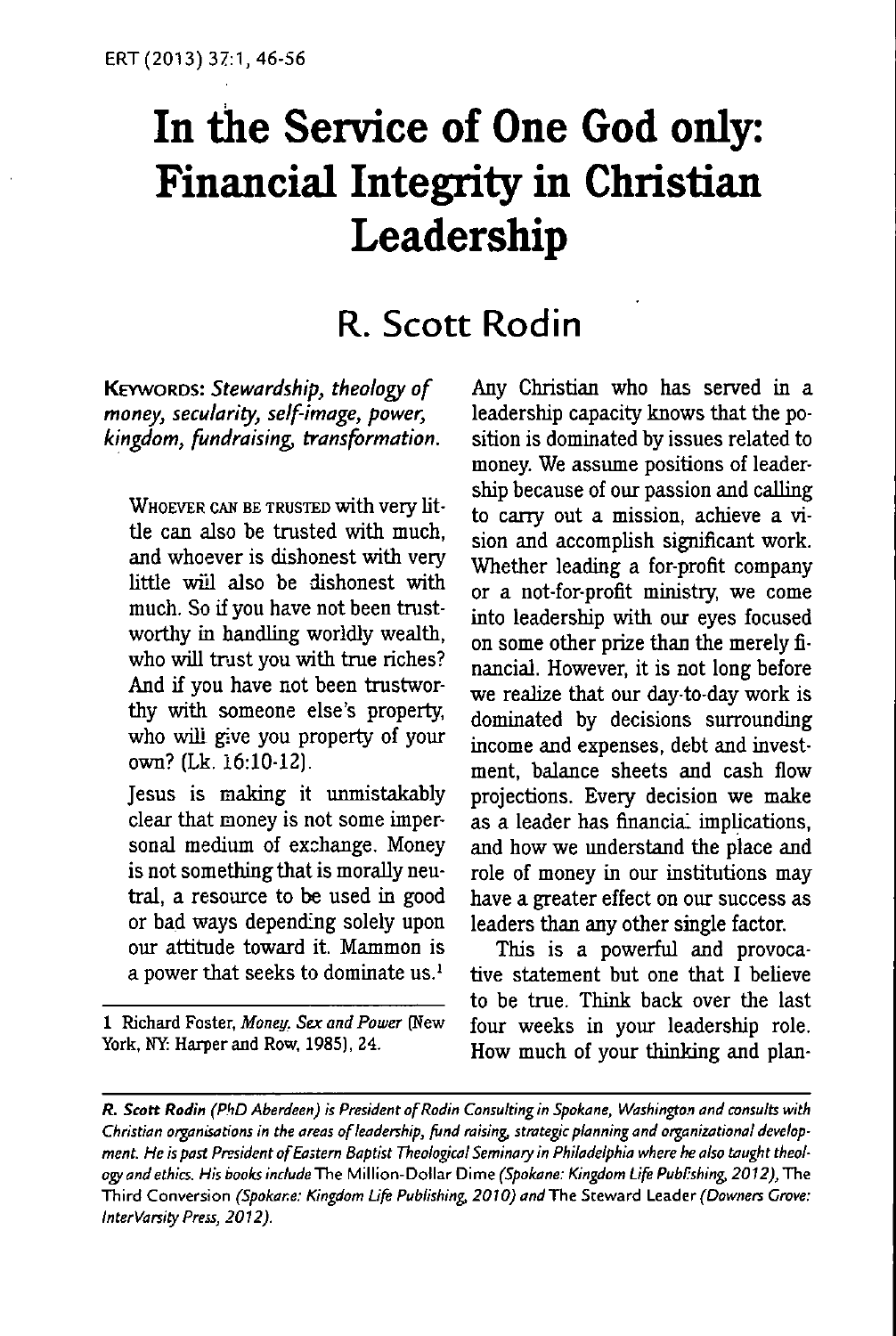ning was dominated and influenced by the financial realities you face? How much conversation and strategy was focused on securing more income, controlling expenses, setting or adjusting budgets, taking on or eliminating debt, managing investments? The discerning leader understands that because every decision he or she makes has financial implications their own personal view of money will shape those decisions and with them the future of the entire organization.

In this article we will look at the *temptations* faced by every leader with regard to the role and function of money in their organization, and the *transformation* that is our obligation and opportunity as Christian leaders.

# I Temptation - Facing our Demons

Every Christian leader has a personal theology of money. They may never have thought about it in those terms or articulated it in a systematic way, but we all hold views and attitudes toward money that guide the way we eam it, invest it, spend it and give it. This personal theology may have been built purposefully on a solid biblical basis, but for most people it is a syncretic set of beliefs and attitudes that have been influenced more by worldly standards than solid biblical principles. These beliefs and attitudes are especially influenced in our American culture by six prevailing misconceptions of money and the temptations inherent in each. We will seek to understand the temptations we face as Christian leaders and develop a biblically sound theology of money. $2$ 

Consider the following definition

from the popular website Wikipedia,

Money is any object that is generally accepted as payment for goods and services and repayment of debts in a given country or socio-economic context. The main functions of money are distinguished as: a medium of exchange; a unit of account; a store of value; and, occasionally, a standard of deferred payment.<sup>3</sup>

In this functional definition money is amoral; a neutral medium for the exchange of value. It carries no inherent goodness or malevolence but serves the user equally whether one chooses to invest it for benevolent or malicious purposes. At face value this seems an obvious conclusion. Money is, after all, ink on paper or impressions on semiprecious metals. We don't value a quarter because of the material from which it is made but for its ability to secure for us about \$.25 worth of goods and services. A piece of paper upon which a \$100 bill is printed has no more value than the paper used to print this page. The value is bestowed on it by the arrangement of ink and what it denotes to the one who possesses it. There is nothing right or wrong with the piece of paper itself, so the definition would lead us to believe.

The *first temptation* we face as leaders is viewing money in this detached, amoral way. The world of money and finance can be viewed erroneously as operating on the periphery of the true spiritual core of an organization. Consider the church that selects from

<sup>2</sup> For a splendid treatment of this subject in a systematic way, see Gene Getz, *Rich in Every Way* (West Monroe, LA: Howard Publishing, 2004).

<sup>3</sup> www.wikipedia.com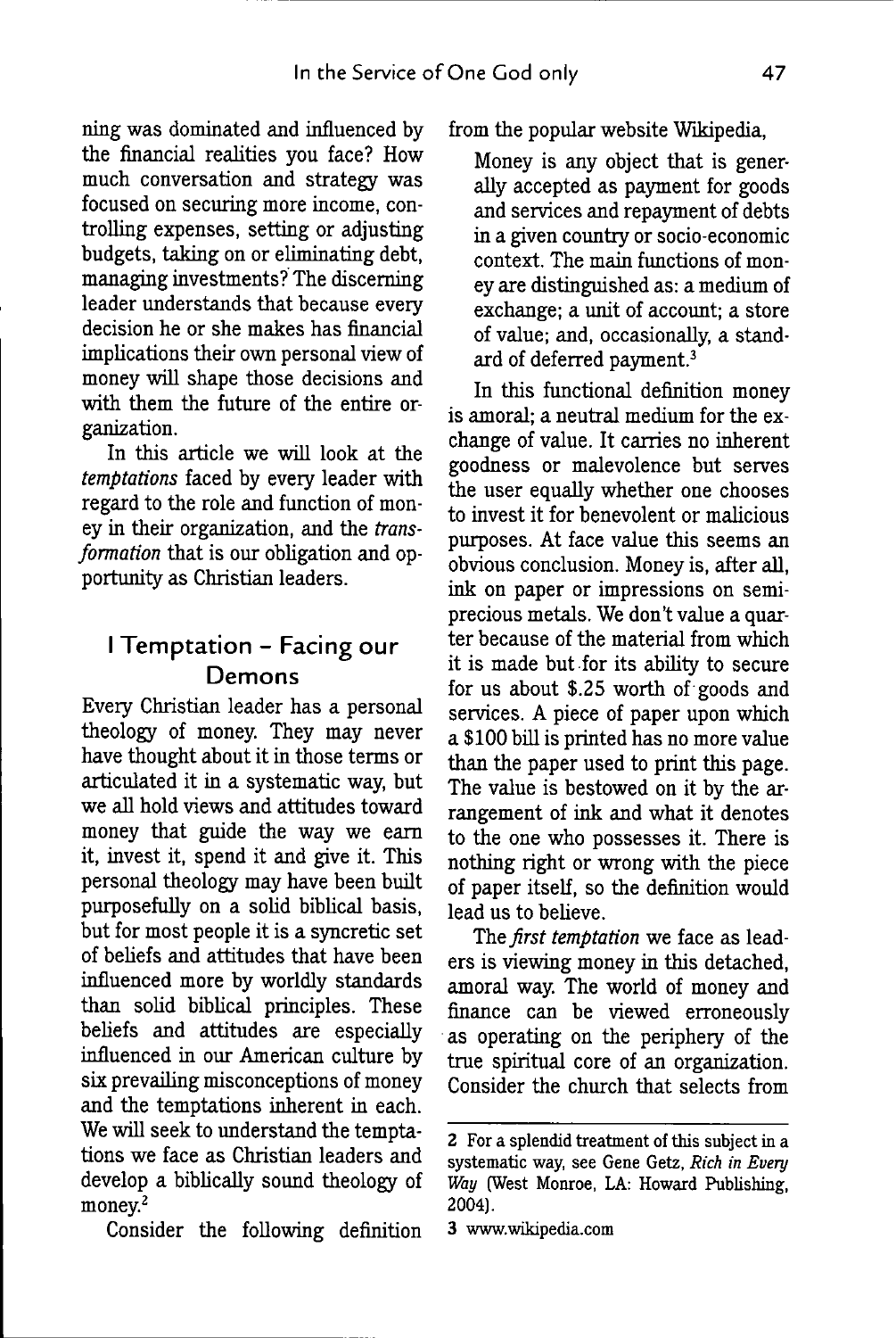among its most spiritually mature people those that will serve as Elders with the responsibility for the spiritual vitality of the congregation. That same church will elect Deacons to handle financial matters with little if any consideration of their spiritual maturity as long as they come with the requisite financial experience.

We see the same attitude in not-forprofit organizations when chief financial officers and fundraising staff are hired with little regard to the depth of their spiritual maturity or their ability to integrate a robust and living faith with their work of managing and raising the resources for the organization. Whenever we separate the spiritual from the financial we bear witness to this view of money as a morally vacuous medium of exchange. And we do so to our great peril.

In his three-year ministry, Jesus spoke more often about money than any other subject except the kingdom of God. What he said bore no resemblance to money as morally vacuous. Indeed he taught quite the opposite. As Christian leaders, Jesus' words should stop us in our tracks. The problem is we have heard them too often and have downplayed their implications. Hear them again and test your view of money against them,

No one can serve two masters. Either he will hate the one and love the other, or he will be devoted to the one and despise the other. You cannot serve both God and Money (Mt.6:24).

Jesus is not setting up a dialectic between the sovereign God of the universe and a neutral medium of exchange. He is speaking of two rival

spiritual forces where each seeks our absolute devotion. The words he uses are extreme and absolute: master, love, hate, devoted, despised. The only alternatives Jesus provides are love and hate, devotion and despising. There is no room for loving God and simply using money. Money is ascribed power that rivals the divine and demands from us our total love and allegiance. There is no denying the power that Jesus prescribes to money.

Richard Foster states that, 'according to Jesus and all the writers of the New Testament, behind money are very real spiritual forces that energize it and give it a life of its own. Hence, money is an active agent; it is a law unto itself; and it is capable of inspiring devotion.'<sup>4</sup> The first temptation that must be overcome by every Christian leader is to view money as anything less than a significant spiritual force that constantiy works to gain our allegiance and compromise our total trust in God and God alone.

A *second temptation,* and one that is a natural product of the first, is the seduction of linking our self-image and that of our organization to our financial status. This may seem less threatening than the first temptation, but beware. Consider the ways in which organizations talk about themselves and measure success. While not-for-profit ministries may pride themselves on leading with mission-focused accomplishments, true success is almost always measured in financial terms.

Pastors talk to other pastors about the size of their congregation, the success of the latest building project and

<sup>4</sup> Foster, *Money, Sex and Power,* 26.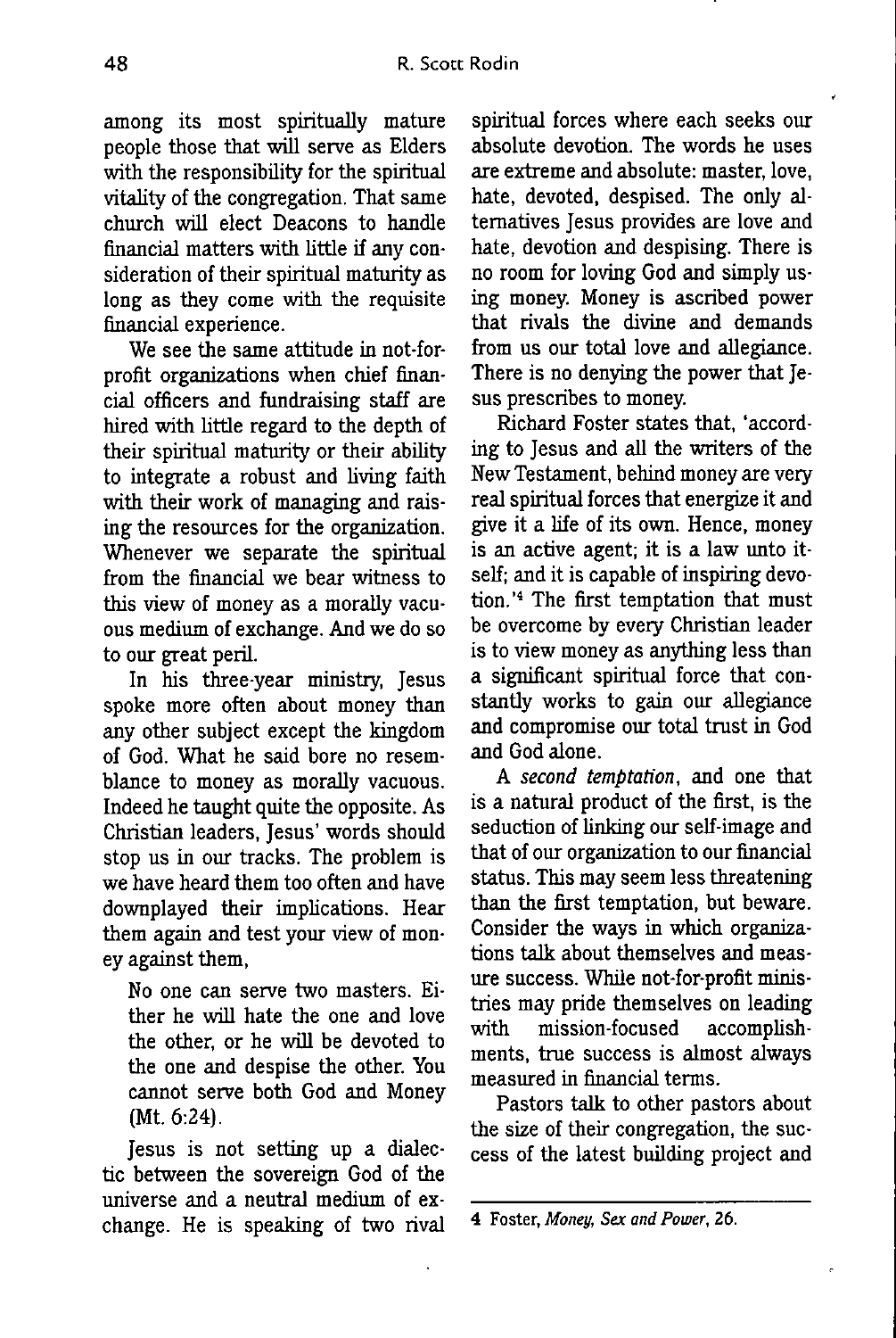whether their giving has gone up or down. Presidents of Christian schools, colleges and universities speak to alumni in terms of growing enrolment, new academic buildings and an increasing endowment. Owners of businesses speak to shareholders about profits, reinvestment and share prices.

For each of these, whether the pastor of a small church, the president of a community not-for-profit organization or the owner of a growing business, the financial success of their respective organization reflects heavily on their own self-image and reputation.

This connection between financial success and self-image starts at home. Our American culture idolizes the financially successful and as a result has developed a culture that measures self-ünage in financial terms. Whüe we may deeply desire to value our neighbour based solely on his or her integrity and contribution to the greater societal good, we find it hard to keep out of the mix ingredients such as the size of their house, the cost of their car, the places they vacation and the schools their children attend. When we are called to positions of leadership this temptation only increases. Now our self-worth is determined both by our personal financial status and the success of the organization we lead. When we allow our self-image to be determined by these factors we have fallen prey to the second temptation.

The *third temptation* is to yield to the power that is inherent in all dealings with money. The apostle Paul warned his young colleague Timothy, 'the love of money is the root of all kinds of evü' (1 Tim. 6:10). What tempts us is not the love of a neutral medium of exchange but the desire for the power that comes from the accumulation of wealth. With money comes power and with power comes control, and it is the power to control that we find so intoxicating.

As leaders, the opportunity to increase control is a never-ending siren song that calls to us, promising us success and statiure if we will but grasp it. Of course what happens is that it grasps us and soon our thirst for power that comes through the pursuing of wealth ends up controlling us. As Christian leaders we must fight every day this temptation to grasp at the power that comes from the accumulation of financial resources.

The *fourth temptation* is kingdom building. Loving one master and despising the.other calls us to be onekingdom Christians. Christ's call on our life is uncompromising and unequivocal. We are to deny ourselves, take up our cross and follow him. There is place for only one allegiance, one Lord, one master. The abundant Christian life is found only in the total surrender of all we have and all we are to the one kingdom of God. As Christian leaders, Christ calls us to the total surrender of control and renunciation of the desire for the power that comes from success that is measured in any terms other than the building of the kingdom of God.

This is an amazingly difficult surrender! Our tendency, given our sinful nature, is to buüd alongside the kingdom of God our own httle earthly kingdom where we get to play the lord. It may consist of our time, some or all of our possessions, our relationships and our attitudes. Anything that has not been completely submitted and surrendered to Christ, any control that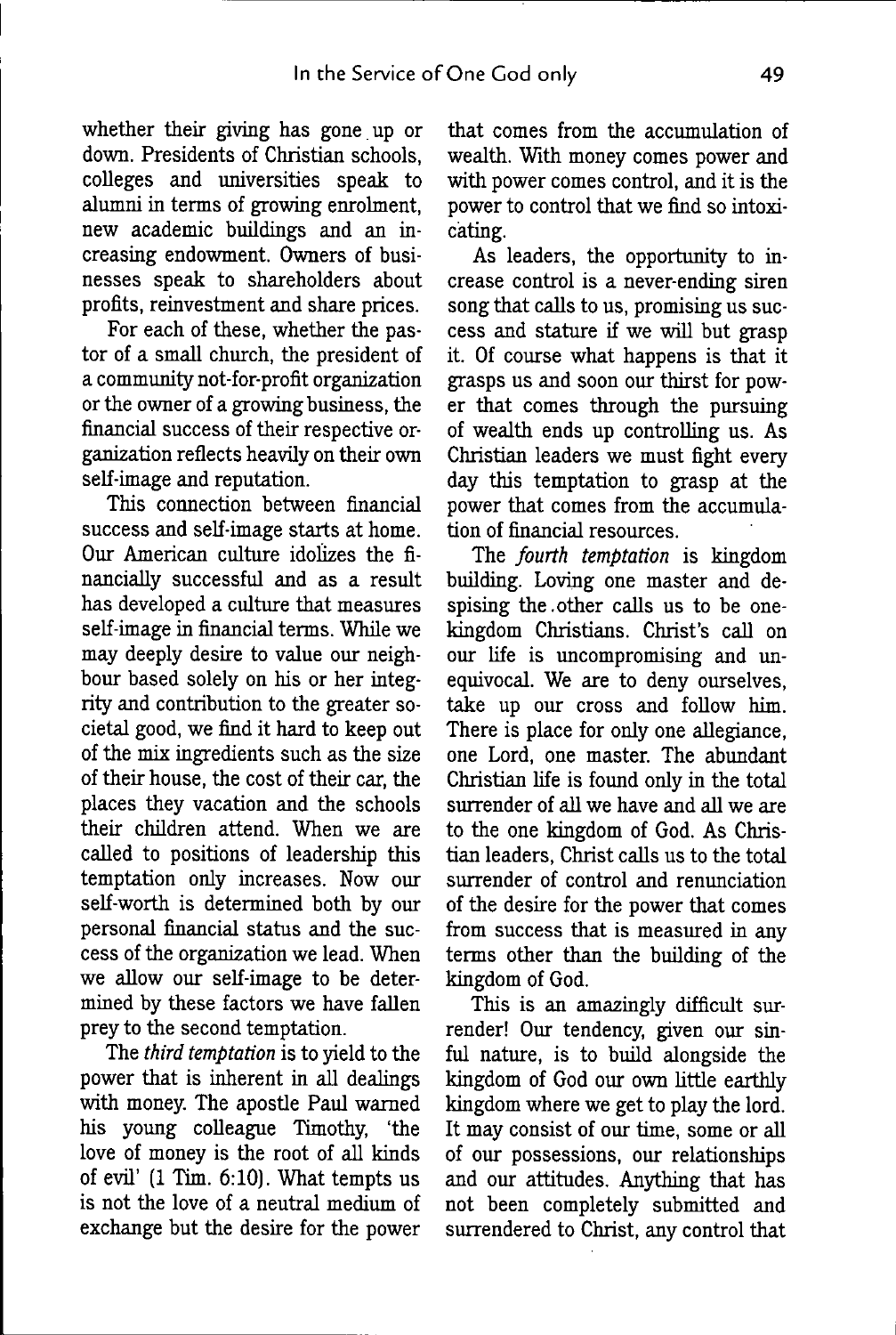has not been thoroughly turned over to him, and any power that still wins our allegiance will be the stuff of our earthly kingdom. If we are honest with ourselves we will acknowledge that we are all kingdom builders.

In our personal life we struggle with a desire to keep control over those parts of our lives that seem just too important to trust fully to God. As Christian leaders we struggle to satisfy employees, board members, donors, stakeholders, shareholders and business partners while at the same time relinquishing control and placing all of our business or organization into the one kingdom of Christ. This struggle is seen in its greatest intensity in the way we deal with money in our institutions. As Christian leaders we must understand the struggle as a battle for lordship and we must help our colleagues to see the same.

The *fifth temptation* is to separate our personal spiritual journey from our work as Christian leaders. In our postmodem culture we are encouraged to compartmentalize our private life from our public service. It is perfectiy acceptable (if not actually encouraged) to live one life at home and another at the office. We are told that there is no meta-ethic that requires us to be consistent in the application of values across all areas of our life. As this temptation seeps into the church it quietly encourages us to keep our personal faith separate from our public role as Christian leaders. Surprisingly, this happens even in the church and the Christian not-for-profit world.

In working with Christian fundraising professionals I am often surprised at the resistance I face when I link a person's personal history of generosity and sacrificial giving to the success of their work of asking others to do the same. We seem reticent to make that connection, believing somehow that we can be personally stingy and professionally successful in helping others be generous. As Christian leaders our ability to help our organizations deal properly and effectively with money must flow from our own personal and on-going transformation as followers of Christ whose hearts are rich toward God.

The *sixth temptation* is to play the owner and not the steward. The previous five temptations may be wrapped up and subsumed under this one powerful Christian concept. We are stewards not owners. Our earthly existence can be understood on four planes; our relationships with God, with ourselves, with our neighbour and with the creation itself. On all four planes we live in relationships that were distorted and destroyed in the fall and completely restored in the life, death and resurrection of Jesus Christ. They have now been given back to us as precious gifts with the command to steward each to the glory of God. There is not one item on any plane that we ever own for one moment of our earthly existence. It all belongs to God.

When we pretend to be owners we return to the original sin in Eden and grasp at an alien ownership that will only serve to put us in bondage. The Christian leader must never forget that these two things are inseparable; ownership and bondage. And just as inseparable are stewardship and freedom! That is the choice set before us every moment we choose to serve as a leader. If we believe we own our employees, our clients, our facilities, our students.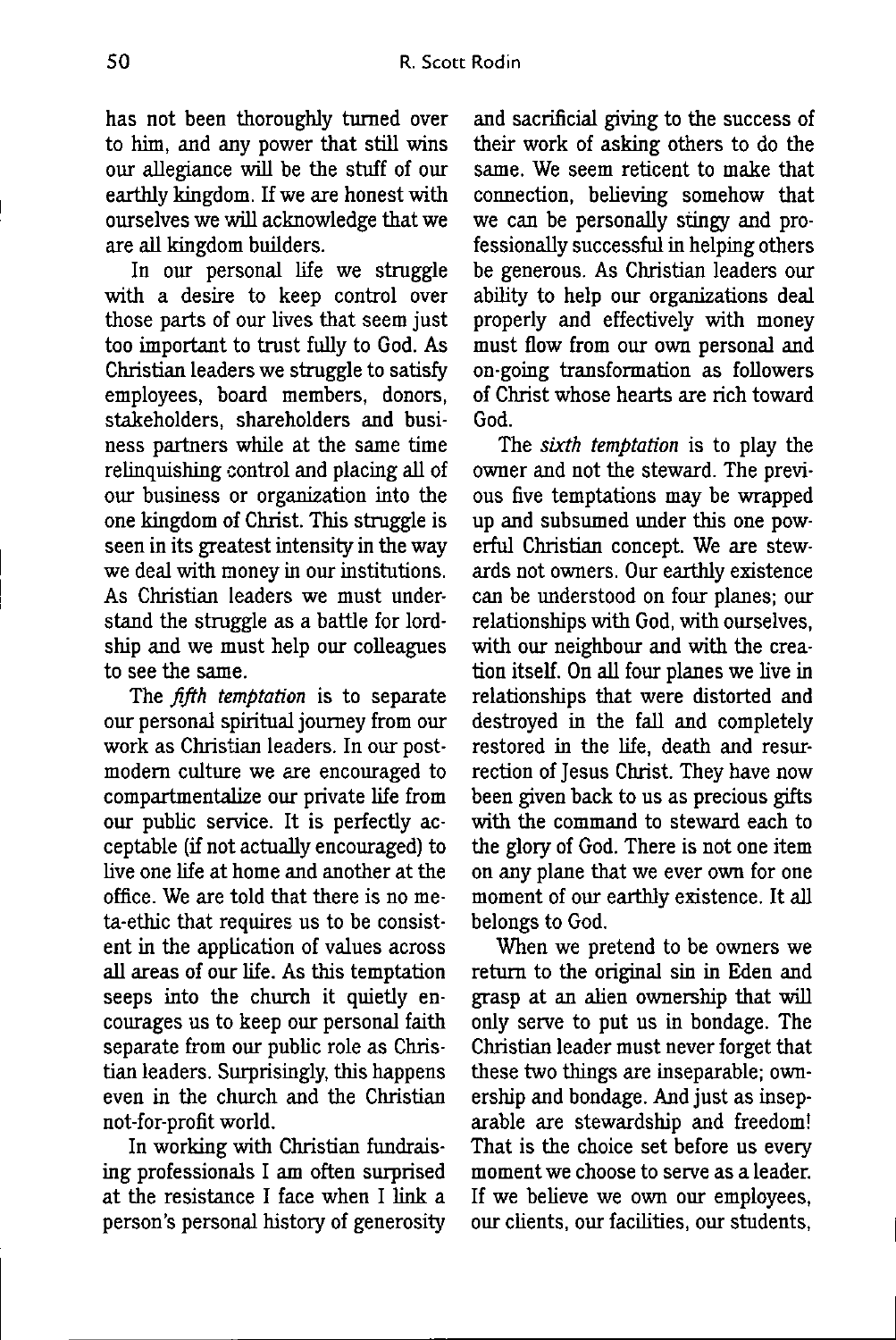our inventory or our profits, we will serve as leaders in absolute bondage. With that bondage comes fear, anxiety, relentless pressure, discouragement and despair. It is from this place of bondage that all five of the temptations listed above will call to us louder and louder, offering us freedom through the accumulation of wealth and the supposed control and power that it can offer. Ownership and bondage simply yield deeper bondage.

The Christian leader must make it a dauy discipline to refuse the temptation to ownership and assume with joy and privilege the mantle of the godly steward in every area of his or her life. As stewards we can handle money in a way that robs it of its power and places it in the service of the kingdom of God. And we can lead our people to do the same.

## II Transformation—The Journey of the Christian Leader

There are five indistinguishable marks of the journey of transformation of every Christian with regard to money and possessions; death, dethroning, delivery, discovery and doxology. Each of these marks wiU transcend the individual life of the Christian leader and have an indelible impression on the organization they're called to lead.

#### 1. Death

In Dietrich Bonhoeffer's famous book. The Cost of Discipleship, he makes the startling statement that, 'when Christ calls a man he bids him come and die'.<sup>5</sup> In doing so he was simply restating Jesus own words, 'whoever finds his life

wül lose it, and whoever loses his life for my sake will find it' (Mt. 10:39). The Christian life begins with the death of self, or it does not begin at all. The apostle Paul tells us boldly.

Since, then, you have been raised with Christ, set your hearts on things above, where Christ is seated at the right hand of God. Set your minds on things above, not on earthly things. For you died, and your life is now hidden with Christ in God (CoL 3:1-3).

Earlier in Colossians he reminds us. Since you died with Christ to the basic principles of this world, why, as though you still belong to it, do you submit to its rules?' (Col. 2:20).

To lose our life, to die in such a way that our life is hidden with Christ in God is to start the journey of our complete transformation from our sinful, self-centred worldview to the fully committed child of God conformed to the image of Christ. In one sense it is a once and for all event. It happened fully for us in the completed work of Christ. Just as Christ does not have to die again and again, so our death to sin has happened once in Christ and as such it is 'finished'. However, in another sense it must be recollected on a daily basis. Our on-going battle with our sinful nature requires that we reaffirm the finality of this event and claim the freedom that is ours as a result.

This work of recollection and reclaiming is the ministry that every Christian leader brings to his or her organization. In dealing with finances we

<sup>5</sup> Dietrich Bonhoeffer, The Cost of Discipleship (New York, NY: MacMillan Company, 1957), 73.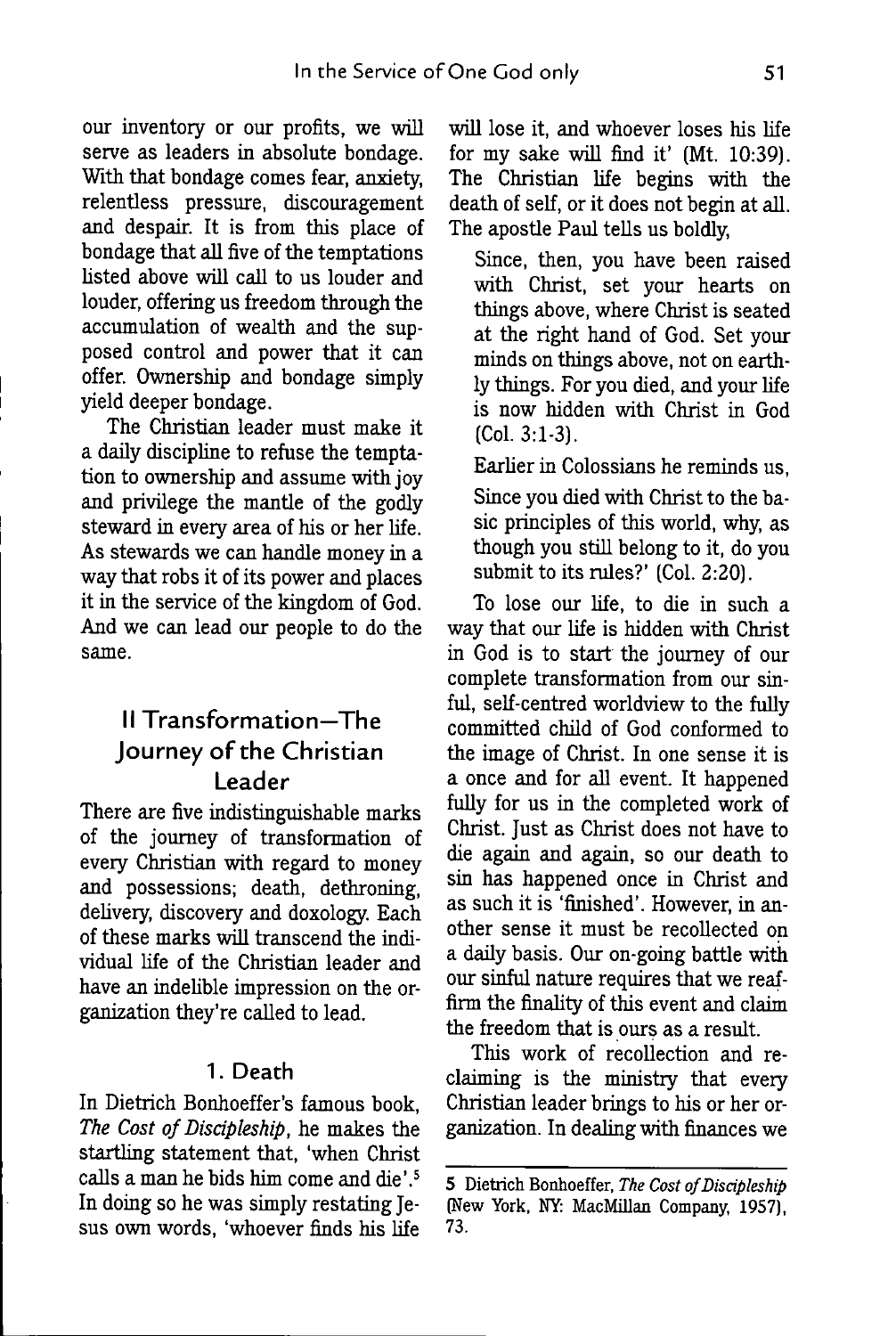lead with integrity when we help our organization to remember that we have put to death the desires to follow the basic principles of this world. Christian leaders help their people name those principles, recognize them whenever they surface and come against them with the full force of absolute death in regard to them. This is the first plank in an organizational theology of money which every Christian leader must help fashion and enforce. Organizations must collectively embrace this death as their first step toward communal transformation.

#### 2. Dethroning

Death alters our worldview fundamentally. From the *msta.* of our absolute death to the things of this world we will be able to see the parapets of our earthly kingdom. As individual followers of Christ the next step is a total relinquishment of our attempts to play the Lord and master over this kingdom. We take off our crown, step off our throne, tear down the walls and dismantle the defences that have protected our stuff as our stuff. This requires a process of naming the things in our kingdom, repenting of our kingdom building ways, and placing them one by one at the feet of Jesus. This can be accomplished only by the on-going work of the Holy Spirit in our lives, and it is a process we will undertake until God takes us home.

As Christian leaders we must serve our organizations by helping them walk through the same steps with regard to finances and possessions. This process will require us on both the personal and corporate level to identify and reject three lies that the enemy seeks to whisper in our ears with regard to our two- kingdom lifestyle.

The *first lie* is that these two kingdoms are somehow *compatible.* Our sinful nature combined with our prevailing American culture will provide a formidable defence and protection of our earthly kingdom. 'Surely', we will hear ourselves say, 'there is no harm in some things remaining in a kingdom over which I continue to exercise control. Surely the Lord will not care if a few things remain as mine to do with as I please.'

This is especially hard in our organizational life. We run our organizations on the business school model that assigns all components of our work to individual responsibility that requires us to control, manage and direct every part of our organizational life. Success or failure in our outcomes is traced back to the quality of our individual or team performance and our ability to control and manage the means of production that brought about these outcomes. It is difficult for the Christian leader to find a place in this process for a one-kingdom approach to the operation of a business or ministry.

The difference may seem subtle between responsibly carrying out our work using our God-given talents and seeking to control and manipulate our work for our own ends. It is, however, one of the great spiritual battlefields in the life of every Christian institution. So much is at stake when we step off the throne of our own kingdom. For most of us, including the Christian leader, the greatest threat is to our self-image. We build earthly kingdoms in order to prop up the image we wish to portray to the world around us. This usually includes success, competency.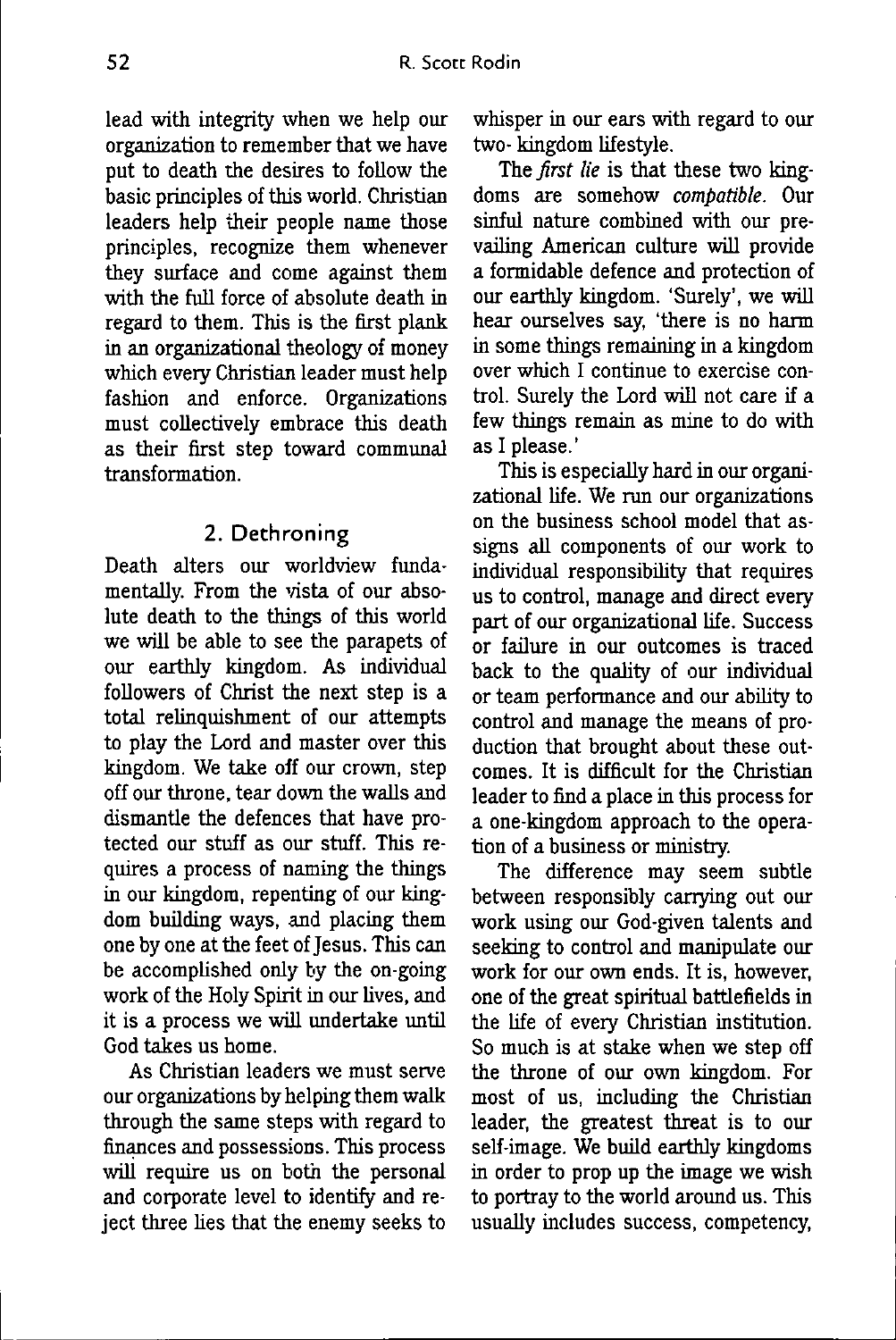relevance, charisma, wisdom and courage. Leaders can use their organizations as their own personal kingdoms and manage their people in order to bear witness to this image.

We must not underestimate the power of this temptation, not just for leaders but also for every person in our organization. We are all seeking personal affirmation from our work, the admiration of our peers and the reassurance that we are a valuable part of the community. When people in our organizations link the measurable outcomes in their work performance to their self-image and sense of importance the foundation has been laid for the construction of an impenetrable earthly kingdom.

Christian leaders face the challenge of helping the people they serve to understand the danger in this linkage. In its place we are called to be image-bearers of Christ and find our satisfaction in our work solely in the faithfulness with which we employ our skills and bear that image. This shift from a performance-based self-image to a faithfulness-inspired self-image will produce the kind of freedom that is necessary for organizations to undertake a thoroughgoing process of dethroning. It all begins with the heart of a leader who is moving successfully along that same journey. Only such a leader can face this first lie straight on and name it for what it is.

The *second lie* is that we can *compartmentalize* these two kingdoms. The storyline here is simple—^be faithful in your spiritual kingdom and God will not really care what you do in your earthly one. This is the postmodern phüosophy that encourages an eclectic approach to the apphcation of ethical

values in the different spheres of our life. It is perfecüy acceptable to hold to one set of values in our spiritual kingdom whüe at the same time applying a different set of values to our earthly kingdom. The importance, so say the postmodems, is to be true to each set of values within their sphere without the pressure of pursuing a consistency of ethics across the totality of our life. In organizational life this is most often seen in a compartmentalization of the mission and program part of our work from the financial and fimdraising side.

As we pointed out above, there is a temptation for Christian organizations to spiritualize their mission and secularize their operations. If we faü to recognize the spiritual forces behind money it wül be easy to fall prey to this two-kingdom lie. Christian leaders are challenged to articulate and apply the core values and ethics of their organization to every area of their communal life. Again a leader can accomplish this only if the same consistency is being pursued in their personal life.

The *third lie* is that we can placate God and justify our earthly kingdom through a series of *transactions.* The logic is as follows; by overachieving in the spiritual work we undertake we buy ourselves the space to ignore or live comfortably with the compromises we have made in constructing our earthly kingdoms. It is a sort of sleight-of-hand approach; keep God happy with the good spiritual work we are doing and he may not notice the compromises we make in the other parts of our life. We buy God off through our good work on his behalf.

This may sound harsh but as Christian leaders we must look for this attitude in our own hearts and in the at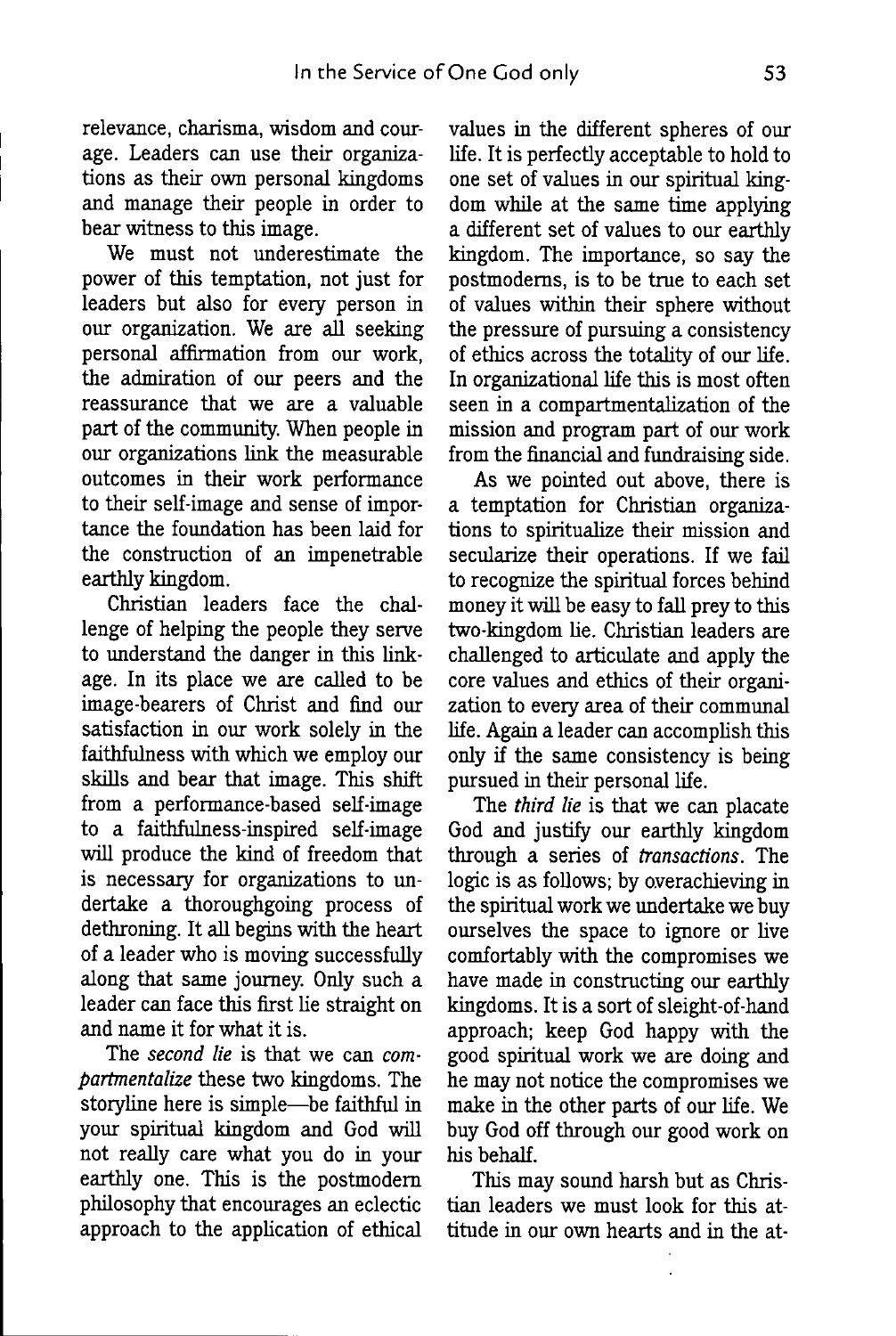titudes and actions of the people in our organizations. Here more than in any other place we will face the difficulty of leading our people through a process of identifying, naming and owning the earthly kingdoms that we have built in our organizations. The temptation to downplay these kingdoms and justify them in the face of all the good work we are doing is enormous. Christian leaders must be winning this battle in their own heart, and then they must lead with courage in helping their organization to refuse to compromise at any point in this dethroning process.

Faithful Christian leadership will include naming these three lies, leading with transparency and vulnerability combined with an uncompromising approach to building a one-kingdom organization.

#### 3. Delivery

In spiritual terms delivery means to be freed from the restraints and shackles of old ways of thinking. It is, as the apostie Paul put it, a taking off of the old self and a putting on of the new self, 'which is being renewed in knowledge in the image of its Creator' (Col. 3:10). Delivery results in a new set of attitudes and perspectives that significantly alter our worldview and allow us to make decisions with a new set of tools at our disposal. Both individually and corporately it means viewing money in its true perspective and being able to deal with it without being influenced by it.

This is a real, tangible freedom that allows us to handle, invest, earn and spend money effectively while remaining unaffected by the power and control it offers. As individual Christians we must hunger and thirst for this delivery that comes only through God's Spirit working in us. As Christian leaders who are being delivered, we must help shape and form the new attitudes and perspectives that will guide the way our organizations deal with finances. Spiritual delivery in a community context is hard work. It can be carried out successfully only by leaders who are experiencing that delivery every day in their own lives.

#### 4. Discovery

God's way of doing everything is seldom if ever the same as the world's way. The values of the kingdom of God are antithetical to the values of the world. For this reason, as we continue our journey from death and dethroning through our delivery we will open ourselves up to discover a way of dealing with money and finances that otherwise would have been impossible. Through prayer and discernment and a heart newly tuned to the will of God our journey will be filled with the joy of discovery of God's way of leading our organizations.

This includes fresh thinking about important issues such as the role of faith in developing budgets, the proper use of debt, a God-pleasing approach to giving and asking, the tension between trusting God and building endowments, and the true meaning of transparency and financial accountability.

There are three key components to this process of discovery, and the successful leader must know them and follow them tenaciously.

*First*, the leader must establish and hold fast to the influencers that he or she will use to undertake this investigation. There will be a strong push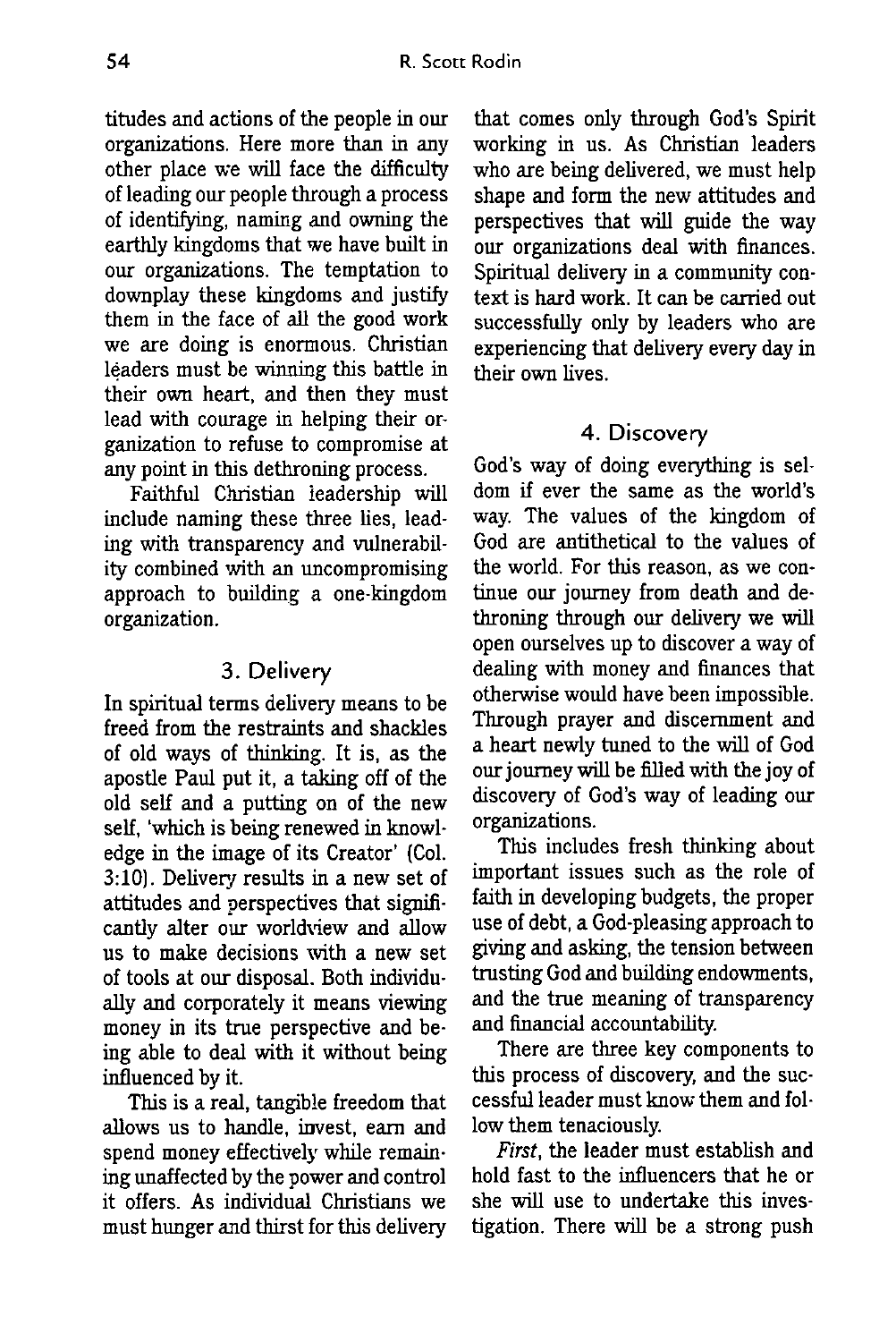by many voices to hold sway over the process, especially the always-present politics of scarcity. Those that beheve we are in a competition for limited resources will force the discussions along those lines. Motivated by fear and faction, they wül 'advise' the organization to deal with money as a sacred commodity, and in so doing they will put the organization in bondage to the old wineskins marked by attitudes of absolute ownership and control. The successful leader will need to raise up the one voice of Scripture interpreted and applied by the community under the guidance of the Holy Spirit, and not let any other voice compete with it.

*Second,* the leader must be willing to lead the organization through the hard task of dismantling the systems that may be shown to be unbiblical or not in alignment with the direction the organization will choose to go in as a result of the discovery process. Fear of this kind of systemic change will keep many organizations from embracing what they discover. Be prepared for the push back when the implications of the discovery become known. It will often require sacrifice and change, and every leader knows the challenges of both to organizational life.

*Thirdly,* the leader and his or her organization must be prepared to develop new vocabulary and tools for what they discover. Most discoveries transcend old language and cannot be measured by the former methods and tools. For instance, when an organization discovers what God may be calling them to regarding how they handle debt, they may need to measure success and growth in different ways, and use language to communicate that change. A college that has historically measured

success by student enrolment may take on massive debt to fund sustaining growth. If the measurement of success is changed to decreasing the amount of debt per student, at least as one measurement, the discussion changes, and so does the strategy for the use of money. Without new vocabulary and tools for measurement, it will be difficult for the leader to embrace the discovery of how God may lead them to use money in their organization.

Organizations, like individuals, must be freed in order to have these discovery conversations. As Christian leaders we are called to proclaim freedom in Christ, to help organizations move through the process from death and dethroning to delivery and discovery. It is in this discovery phase that we have the attitudes and tools to discern God's will and the courage and freedom to carry it out.

#### **5. Doxology**

God's work done God's way by God's people always results in worship and praise. In our personal lives it is manifest in a heart that is increasingly rich toward God. It results in joyous generosity and sacrificial giving. As we experience this transformational process in our own hves we, as Christian leaders, have the opportunity to help our organization develop a culture of generosity and joyful giving. When we are truly freed in our relationship to money, when we are fully serving one master, then as an organization we can be used by God in marvellous ways.

Doxology requires a kingdom perspective. Here we come to a most critical aspect of Christian leadership. What will elicit your applause?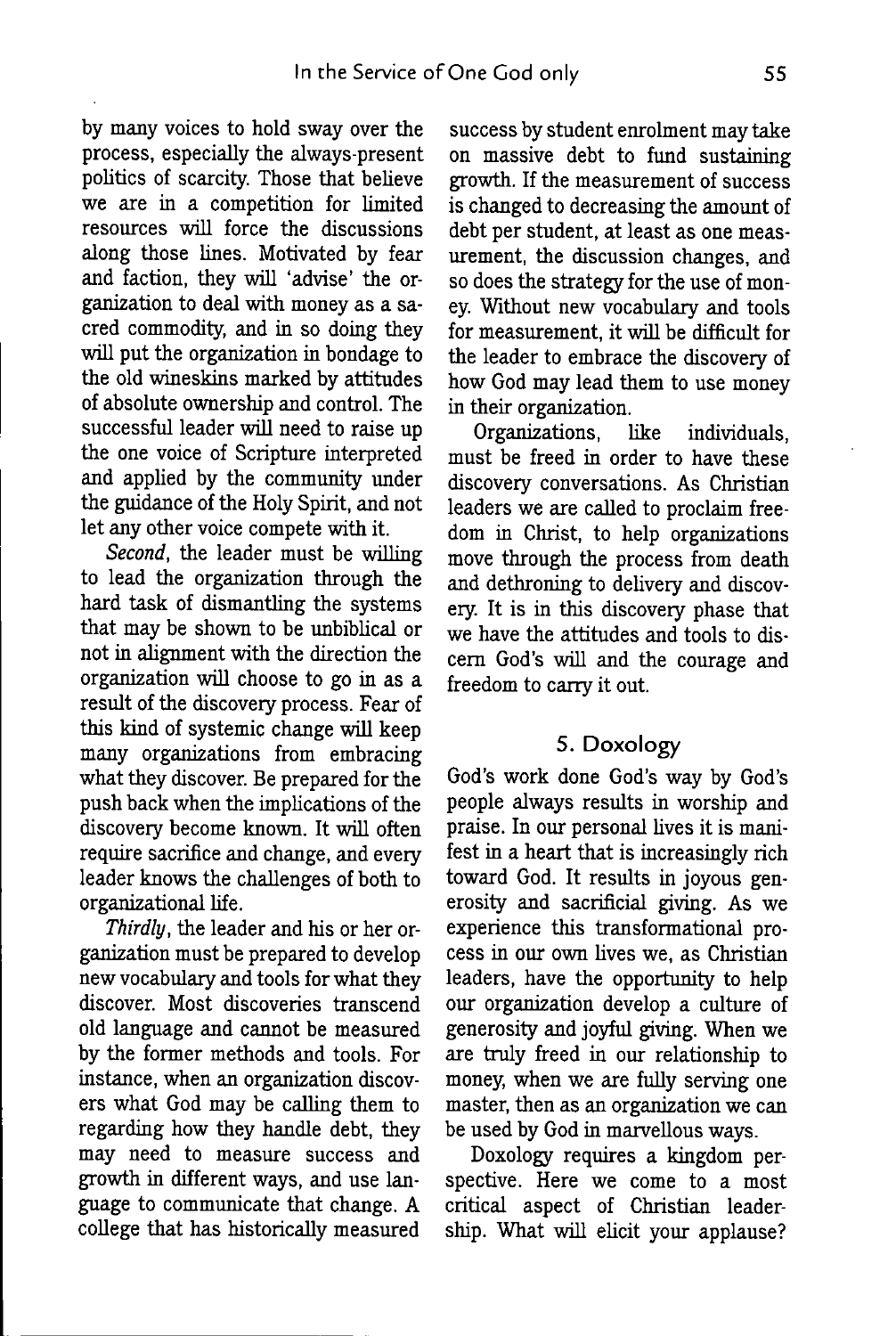As a leader and as an organization, what will you choose to lift up and celebrate? If our measurements for success, whether personal or communal, are focused only on the external, the visible and the quantifiable, we will find it almost impossible to be people of doxology as the natural result of the process of death, dethroning, delivery and discovery.

Such a process as we have outlined here will yield much that is cause for celebration and praise to God, but it will look different to us. It will require that we lift up kingdom values as our sole guide. Jesus celebrated changed lives, broken yokes, re-established justice, reconciliation, peace and love. He rejoiced when kingdom work was done, even when it looked to everyone around him as if his ministry was failing. He did not measure his success in numbers of followers, size of budget for his work, or even mission impact. He sought to be kingdom-focused, rejoicing in the work that served kingdom purposes for kingdom ends.

Our doxology will come naturally and fully when we watch for signs that kingdom values are guiding our organization, and the fruit of our work is aligned with the fruit of the spirit of God.

These are the steps of personal and organizational transformation. While the process is never ending there are measurable milestones that tell us we are moving along the continuum and growing in our personal role as stewards in the kingdom of the triune God of grace. The same is true for our organizations. As leaders we are able to measure the process of moving from death to dethroning, and from delivery to discovery. The pressures and temptations to slide backwards are enormous.

This work will demand the very best of us and it begins not with what we do but with who we are. We need not be perfect but we must be in process, continually being conformed to the image of Christ in all areas of our life and especially in our relationship to money and the things of this world. Then we trust that God will use us and our peers and colleagues in our organizations to help lead our community through the same process to the glory of God.

## Ill Conclusion

As leaders we must first face our demons regarding money, and help our organizations do the same. That means we must address and conquer the temptations of seeing money in a detached, amoral way; tying our selfmage to financial success; giving in to money's power that seeks to control us; using it to build our own kingdoms; separating our personal journey from that of our role as leader; and playing the owner and not the steward.

In facing these temptations we enter into the journey of transformation of the faithful steward leader. That journey will take us through the five steps of death, dethroning, delivery, discovery and doxology

In all of these issues pertaining to money the real bottom line is the disposition of the heart and not the dispensing of the asset. Christian leaders who deal with finances with the utmost integrity have reached that point of discovery and doxology in their own transformation, and they have the vision and courage to lead their organization toward the same.